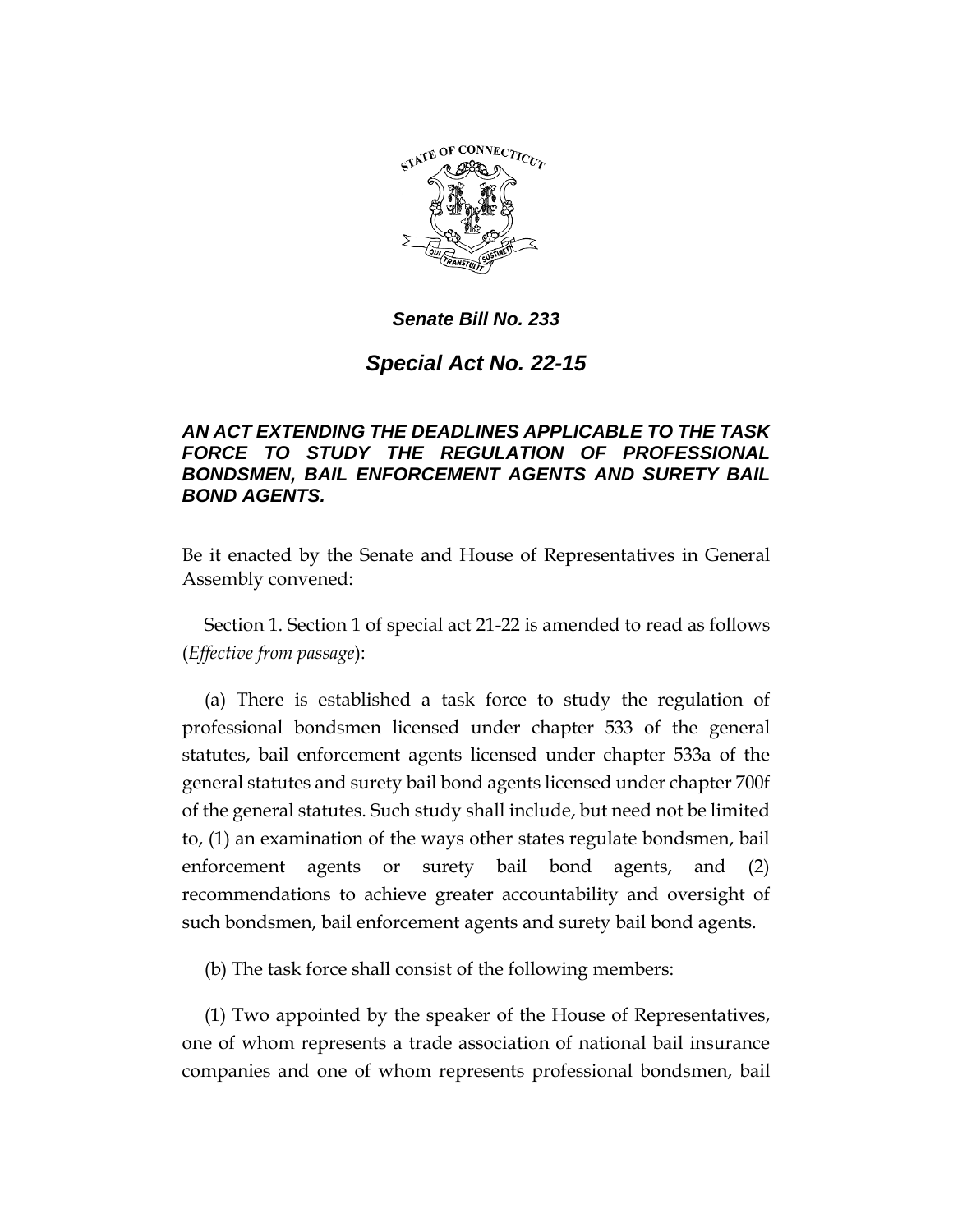#### *Senate Bill No. 233*

enforcement agents or surety bail bond agents;

(2) Two appointed by the president pro tempore of the Senate, one of whom is a municipal police chief;

(3) One appointed by the majority leader of the House of Representatives, who is a member of the joint standing committee of the General Assembly having cognizance of matters relating to public safety and security;

(4) One appointed by the majority leader of the Senate, who is a member of the Criminal Justice Policy Advisory Commission established under section 18-87j of the general statutes;

(5) One appointed by the minority leader of the House of Representatives, who is a member of the Criminal Justice Commission established under section 51-275a of the general statutes;

(6) One appointed by the minority leader of the Senate;

(7) The Commissioner of Correction, or the commissioner's designee;

(8) The Chief State's Attorney, or the Chief State's Attorney's designee; and

(9) The Chief Public Defender, or the Chief Public Defender's designee.

(c) Any member of the task force appointed under subdivision (1), (2), (3) or (6) of subsection (b) of this section may be a member of the General Assembly.

(d) All initial appointments to the task force shall be made not later than **[**thirty days after the effective date of this section**]** July 1, 2022. Any vacancy shall be filled by the appointing authority.